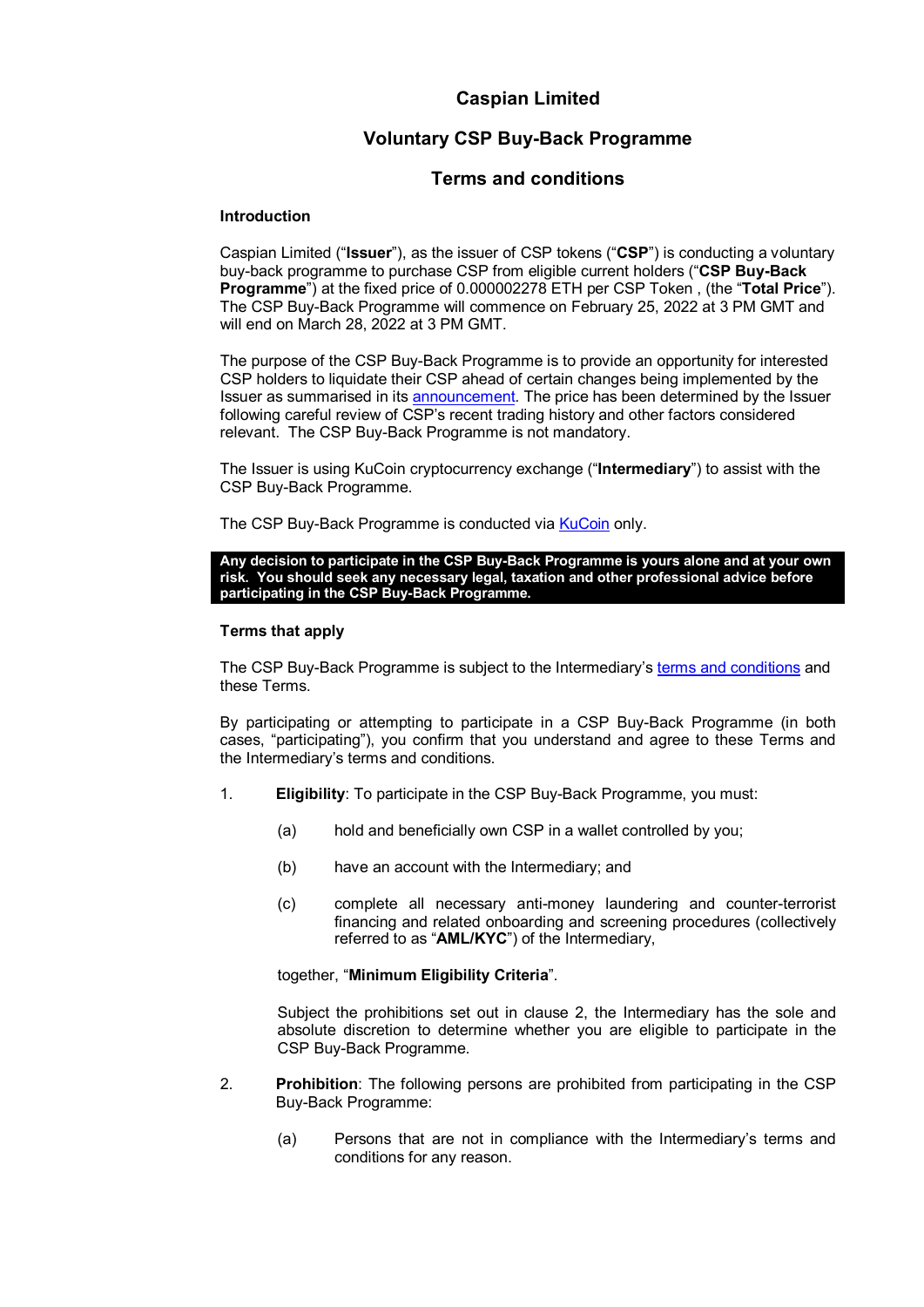- (b) Persons for whom participating in the CSP Buy-Back Programme would contravene any applicable law or regulation, or where their participation would result in the Intermediary, the Issuer or its affiliated persons or entities ("**Affiliates**") to be in breach of any applicable legal, regulatory or internal policy requirement.
- (c) Affiliates of the Issuer.

The above restrictions are collectively referred to as "**Exclusions**".

## 3. **Key procedures**

- (a) Upon compliance with the Minimum Eligibility Criteria and Exclusions to the satisfaction of the Issuer and Intermediary, the Intermediary will allow you to access the CSP Buy-Back Programme. In order to participate, you must:
	- (i) transfer the relevant CSP from your wallet ("**Transferor Wallet Address**") to the wallet address designated by the Intermediary ("**Designated Address**") no later than 3 PM GMT on March 28, 2022 ("**Cut-off**"). **You must complete the transfer by the Cut-off. You are reminded to plan ahead and ensure you leave enough time in case of any personal delays or internet or system issues**; and
	- (ii) follow all other procedures and requirements prescribed by the Intermediary in respect of the CSP Buy-Back Programme, including any on-screen instructions.
- (b) The Intermediary may upon the request of the Issuer:
	- (i) provide all necessary information relating to you and your wallet to enable the Issuer or its Affiliates to verify that the requirements of these Terms have been satisfied; and
	- (ii) provide all other necessary information and taking all other necessary steps to enable the Issuer to comply with any and all applicable laws and regulations, or as reasonably requested by the Issuer.
- (c) Subject to compliance with the Minimum Eligibility Criteria, Exclusions and transfer requirements in clause 3(a) to the satisfaction of the Issuer and Intermediary, the Intermediary will pay the total consideration amount in ETH to the Transferor Wallet Address.
	- (i) The total consideration amount will be calculated based on the total amount of CSP you transferred to the Designated Wallet during the term of the CSP Buy-Back Programme, and at the fixed Total Price. All calculations will be carried out in the All calculations will be carried out in the Issuer's sole discretion, and are final and binding in the absence of manifest error.
	- (ii) The Total Price will only be paid in ETH, calculated as provided above.
	- (iii) The Total Price will only be paid into the Transferor Wallet Address.
	- (iv) The Total Price will be taken to have been received immediately upon completion of the transfer from the Issuer to the Transferor Wallet Address.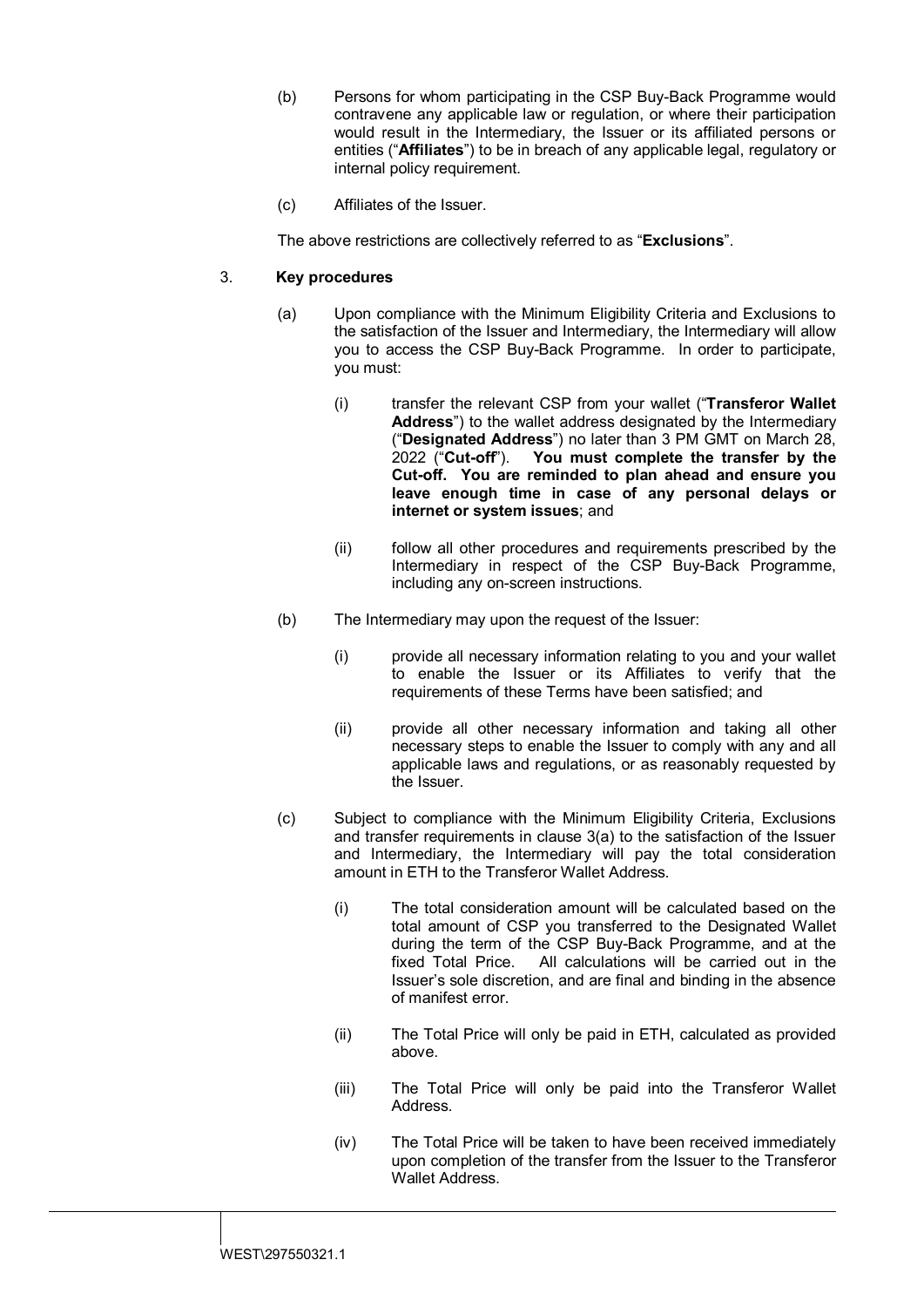- <span id="page-2-0"></span>4. **No reversals:** Any transfer of CSP involved in the CSP Buy-Back Programme cannot be reversed. At no point will you be able to demand a refund of the CSP transferred to the Designated Address during or after the CSP Buy-Back Programme.
- 5. **Transfers**: The Issuer and the Intermediary are not responsible for any CSP that you transfer or attempt to transfer to the Designated Address other than in accordance with these Terms and the instructions and procedures prescribed by the Intermediary.
- 6. **Transaction** fees: You are responsible for paying any transaction fees, including any transaction fees arising in respect of the Ethereum network, that are arise due to your participation or attempted participation in the CSP Buy-Back Programme.
- 7. **Release:** Upon receipt of the Total Price, you:
	- (a) release each of the Issuer, each Affiliate, the Intermediary and each of their respective current and former employees, officers, shareholders, members, agents and representatives (collectively, "**Relevant Persons**") from any and all obligations or liabilities under or in connection with the CSP Buy-Back Programme, any terms of primary sale of CSP ("**CSP Token Sale Terms and Conditions**"), or otherwise relating to or arising from any CSP Token;
	- (b) release each Relevant Person from all claims (including any claim for costs), present and future, relating to or arising from the CSP Buy-Back Programme, the CSP Token Sale Terms and Conditions or any CSP Token;
	- (c) waive rights you may have under or in connection with the CSP Token Sale Terms and Conditions, or otherwise relating to or arising from any CSP Token;
	- (d) agree that each Relevant Person may plead these Terms to bar any claim (including any claim for costs) brought by you in the future;
	- (e) agree not to commence or maintain any claim (including any claim for costs) against any Relevant Person relating to any CSP Token, the CSP Buy-Back Programme or the CSP Token Sale Terms and Conditions;
	- (f) agree to indemnify on demand each Relevant Person against any liability, loss or costs arising from a breach of this clause [4;](#page-2-0) and
	- (g) agree to ensure that any person with whom you are associated in any way does not commence or maintain any claim (including any claim for costs) against any Relevant Person relating to any CSP Token, the CSP Buy-Back Programme or the CSP Token Sale Terms and Conditions.
- 8. **Release of third parties:** The release given in clause [4](#page-2-0) in favour of persons not specifically named in these Terms is intended to be, and is, directly enforceable by each of those persons, and these Terms are to be interpreted in favour of those persons.
- 9. **Termination of the CSP Token Sale Terms and Conditions:** You irrevocably and unconditionally agree that upon payment and receipt of the Total Price, the CSP Token Sale Terms and Conditions are terminated and cease to have any force or effect, save with respect to any clauses expressed to survive termination, including those referred to in clause 30 of the CSP Token Sale Terms and Conditions.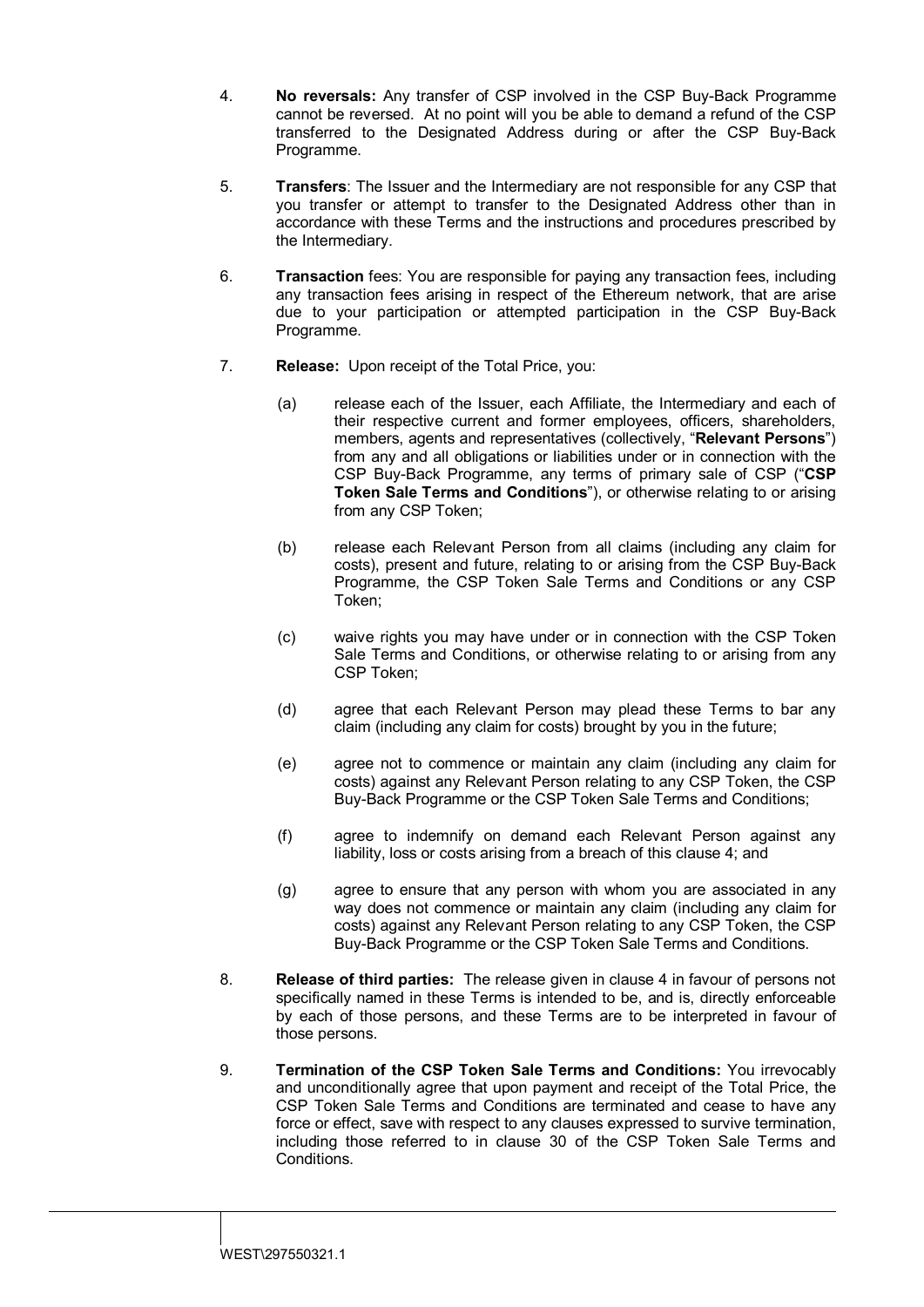- <span id="page-3-0"></span>10. **Your information:** By participating or attempting to participate in the CSP Buy-Back Programme, you consent and agree that:
	- (a) the Issuer and the Intermediary may collect, use and share your personal data and any other information relating to you and the Transferor Wallet Address, collected from you directly or from other sources including from publicly available information ("**Your Information**") in connection with the CSP Buy-Back Programme or otherwise in relation to these Terms;
	- (b) each of the Issuer, Intermediary and their respective Affiliates may share any of Your Information among one other in connection with the CSP Buy-Back Programme or otherwise in relation to these Terms, including (without limitation) for the purpose of confirming compliance with applicable legal, regulatory and internal policy requirements, as well as the requirements and procedures set out in these Terms.
	- (c) This clause [10](#page-3-0) operates in addition to clause 32 of the CSP Token Sale Terms and Conditions or any disclosure provisions of the Intermediary's [privacy policy.](https://www.kucoin.com/news/en-privacy-policy#:%7E:text=We%20may%20collect%20personally%20identifiable,make%20available%20on%20our%20Site.)

## 11. **Representations and warranties**

- (a) **Your representations and warranties:** You represent and warrant to each of the Issuer and the Intermediary as follows:
	- (i) You are over 18 years of age and have the necessary capacity and authority to enter into these Terms and comply with your obligations and exercise your rights under these Terms.
	- (ii) You are the sole legal and beneficial owner of, and absolutely entitled to, the CSP Tokens you transfer to the Designated Address under the CSP Buy-Back Programme.
	- (iii) You do not require the consent from any other person to enter into these Terms or perform its obligations under these Terms.
	- (iv) You have taken all necessary actions to authorise the entry into, performance and delivery of these Terms.
	- (v) You have not mortgaged, charged or assigned or otherwise encumbered or disposed of any of the CSP Tokens you transfer to the Designated Address under the CSP Buy-Back Programme.
	- (vi) You have not assigned any cause of action relating to any CSP Token or the CSP Token Sale Terms and Conditions to any other person.
	- (vii) The entering into and performance of your obligations under these Terms will be in compliance with all applicable laws and regulations.
	- (viii) The CSP you transfer to the Designated Address under the CSP Buy-Back Programme were lawfully acquired and all activities in relation to those CSP complied with applicable law and regulation.
	- (ix) You have disclosed all documents and other information relating to the CSP you transfer to the Designated Address under the CSP Buy-Back Programme, which a reasonable person in the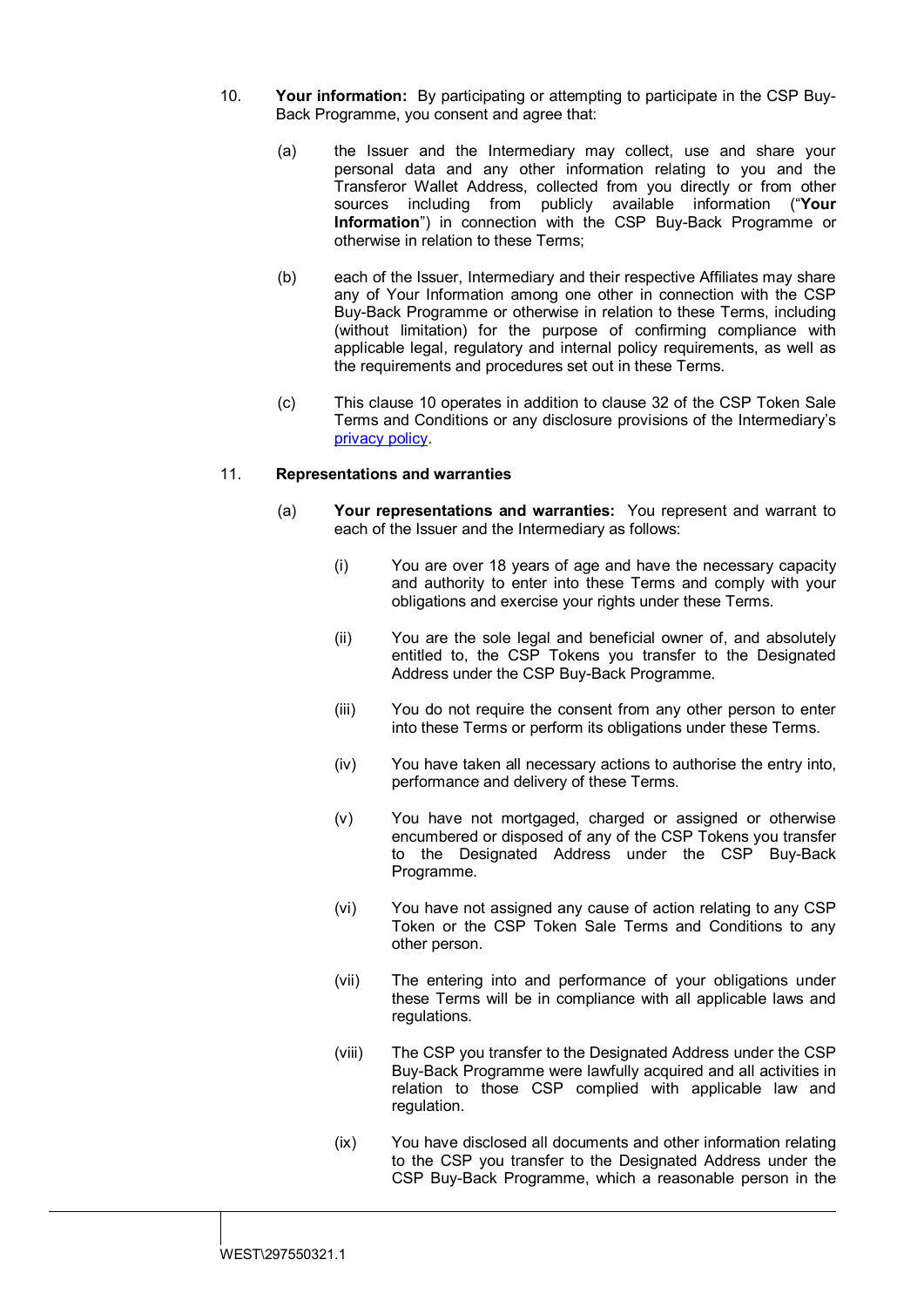position of the Issuer or the Intermediary would consider material to their decision on whether to allow you to participate in the CSP Buy-Back Programme.

- (x) All documents and information given to the Issuer or the Intermediary by you or on your behalf in connection with these Terms are complete and not misleading or deceptive (including by omission), as at the date they are given or as at their stated date.
- (b) **Repetition:** The representations and warranties in clause [10\(a\)](#page-3-0) and otherwise in these Terms are taken to be made:
	- (i) on the date on which you click "accept" (or similar) to confirm your acceptance to these Terms;
	- (ii) on the date on which you transfer any CSP to the Designated Address; and
	- (iii) on the date that the Total Price for your CSP Tokens is paid by the Issuer.
- (c) **Undertaking to notify:** You agree to notify the Issuer and the Intermediary immediately in writing if any representation or warranty is or becomes false or misleading (including by omission). Any disclosure against a representation and warranty does not limit the Issuer's rights under these Terms.
- (d) **Reliance:** You acknowledge that each of the Issuer and the Intermediary has entered into these Terms in reliance on the representations, warranties and undertakings in this clause [10](#page-3-0) and elsewhere in these Terms.
- 12. **Taxation:** You acknowledge and agree that you are solely responsible and liable for your own tax affairs, and the Issuer will not be liable for any tax, withholding or duty arising from these Terms ("**Tax**"). Without limitation to any other indemnity provided by you in these Terms, you agree to indemnify the Issuer and the Intermediary against any liability or loss arising from any Tax directly or indirectly arising out of, or connected to, the transactions contemplated under these Terms.

The Total Price, and any other consideration payable under these Terms, does not include any goods and services tax or other similar tax ("**GST**").If a transfer or payment made under these Terms, or as a result of any breach of a term of these Terms, is subject to GST, you must pay the Issuer an amount equal to the GST payable by the Issuer, upon request.

- <span id="page-4-0"></span>13. **Indemnity:** You agree to indemnify and hold the Issuer, its Affiliates and all Relevant Persons, and the Intermediary harmless against any claim, losses, liabilities, damages, costs, charges and expenses, directly or indirectly, incurred or suffered by any of them in connection with or arising from the CSP Buy-Back Programme, these Terms or any other transactions contemplated under these Terms. This clause [13](#page-4-0) shall survive the termination of these Terms and the completion of the CSP Buy-Back Programme.
- 14. **Disclaimer of liability**: To the extent permitted by the applicable law, neither the Issuer nor the Intermediary is liable for any loss you may suffer or incur in connection with or arising from the CSP Buy-Back Programme, these Terms or any other transactions contemplated under these Terms.
- 15. **No prospectus or solicitation**: Nothing stated in these Terms or in respect of the CSP Buy-Back Programme (including any announcement or materials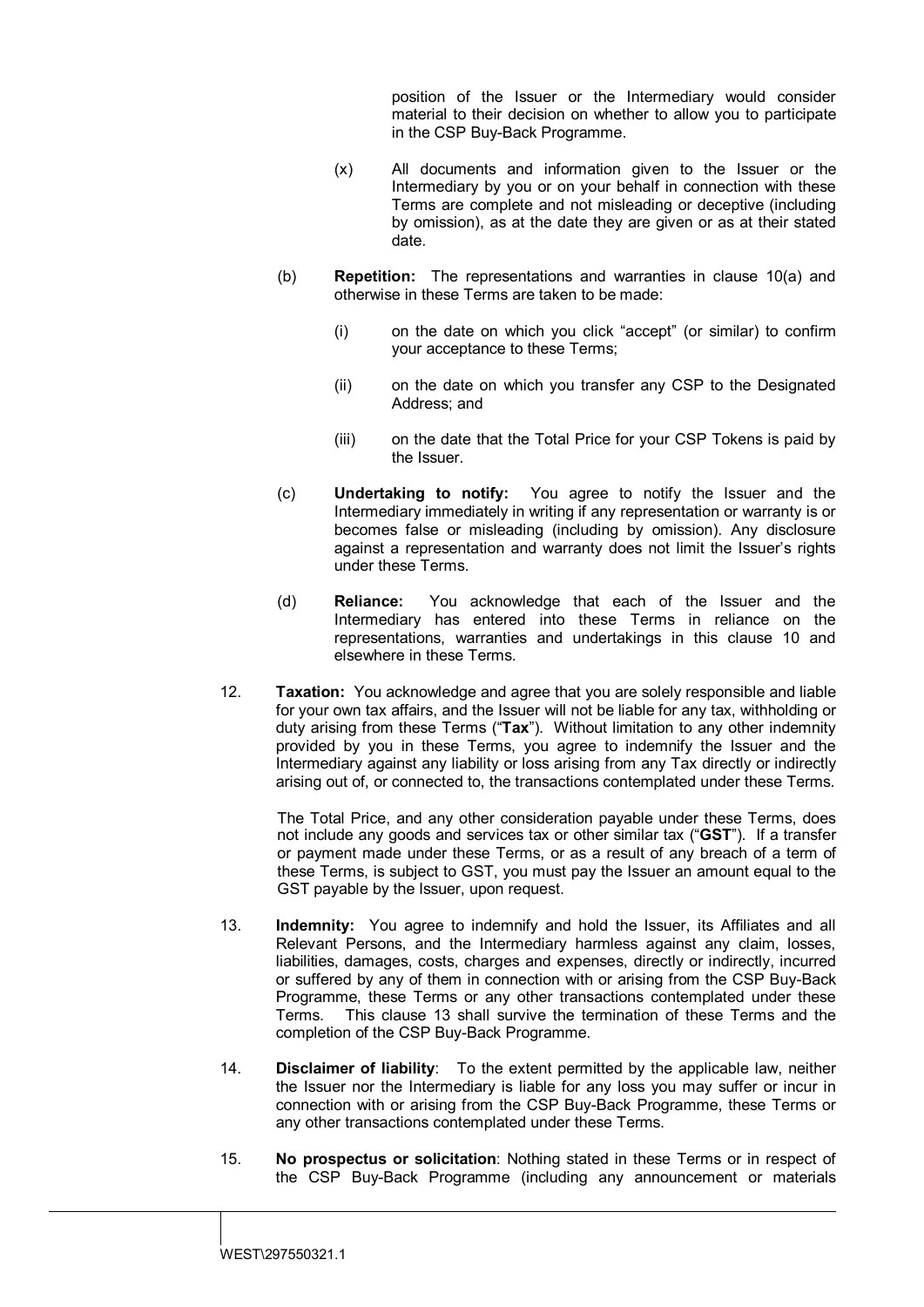published by the Issuer or the Intermediary) is a prospectus or a solicitation for investment and does not pertain in any way to an offering of securities or any other investment products in any jurisdiction. The Issuer makes no other investment products in any jurisdiction. representation regarding the regulatory or legal status of the CSP or the CSP Buy-Back Programme. The Issuer will not make any attempt to register the CSP or the CSP Buy-Back Programme under any legal or regulatory regime, nor is the Issuer aware of any review of the CSP Buy-Back Programme by any regulatory authority in any jurisdiction. The Issuer does not hold itself out as carrying out any regulated activity in any jurisdiction. Under no circumstances do these Terms, any announcements or any other materials relating to the CSP or the CSP Buy-Back Programme constitute a recommendation or advice of any kind.

- 16. **Due diligence**: Before participating in the CSP Buy-Back Programme, you must conduct your own due diligence and ensure that your participation complies with all applicable laws and regulations. By participating in the CSP Buy-Back Programme, you represent and warrant that:
	- (a) it is lawful for you to do so;
	- (b) you otherwise meet the Minimum Eligibility Criteria and are not subject to any of the Exclusions; and
	- (c) you enter into these Terms, and takes any actions in connection with these Terms, voluntarily upon your own information, investigation and taxation, legal and other professional advice that you have considered as necessary before participating.
- 17. **Risk factors**: Participation in the CSP Buy-Back Programme involves risks, some of which are set out in the CSP Token Sale Terms and Conditions or on the Intermediary's website. In addition, the following risks may apply:
	- (a) The CSP Buy-Back Programme relies heavily on the internet. However, the public nature of the internet means that either parts of the internet or the entire internet may be unreliable or unavailable at any given time. Further, interruption, delay, corruption or loss of data, the loss of confidentiality in the transmission of data, or the transmission of malware may occur when transmitting data via the internet.
	- (b) The CSP Buy-Back Programme relies on Ethereum. Ethereum is open source software that is built upon experimental technology, including blockchain. Risks arising from this reliance include (but are not limited to) those disclosed in the CSP Token Sale Terms and Conditions.
	- (c) Residents, tax residents or persons having a relevant connection with certain jurisdictions are excluded from the CSP Buy-Back Programme. In addition, the laws of your place of domicile or other applicable law may result in you violating any legal or regulatory requirements of your applicable jurisdiction. Changes during the course of the CSP Buy-Back Programme are unpredictable and may also result in a change in the Minimum Eligibility Criteria, the Exclusions and your ability to comply with applicable law and these Terms. You are solely responsible for ensuring your participation in the CSP Buy-Back Programme is lawful at all material times.

## 18. **Miscellaneous**

(a) **Construction:** No rule of construction applies to the disadvantage of a party of these Terms because that party was responsible for the preparation of or seeks to rely on these Terms or any part thereof.